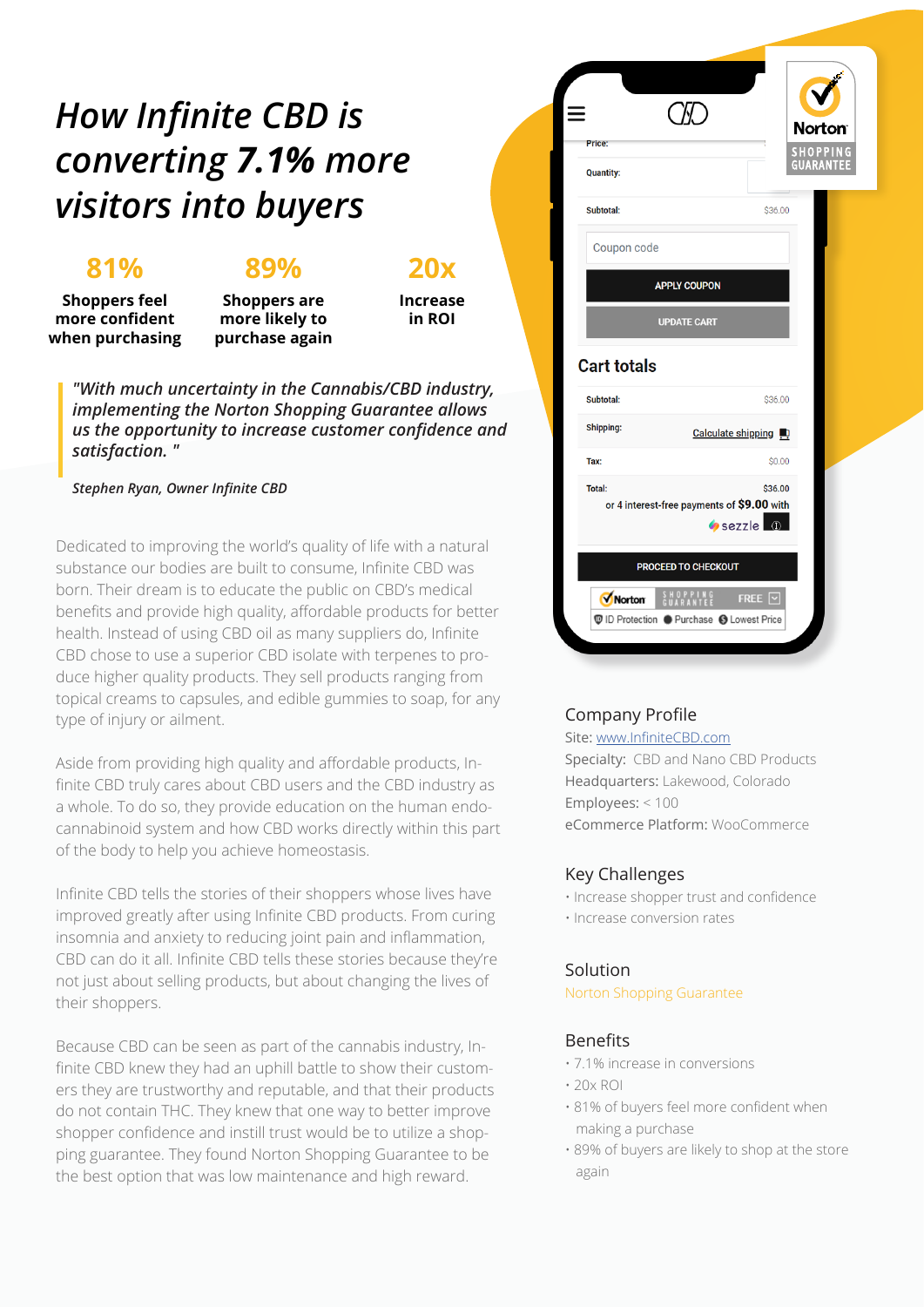### Converting 7.1% More Shoppers Into Buyers

It's hard to ignore the immense positive impact that Norton Shopping Guarantee has on Infinite CBD shoppers. On the conversion end, they've seen a whopping 7.1% increase in conversions as of June 2019.

About adding the Norton Shopping Guarantee, Ali Munk, Director of PR for Infinite CBD, said, "Trust matters to us. We care about how our shoppers see us and if they feel comfortable buying from us. Norton Shopping Guarantee has allowed our customers to feel that trust we've been searching for when buying with us." Ali praised the Norton Shopping Guarantee system for being easy to use and implement onto their website — once it's set, you're good to go.



# $\prime\prime$

Trust matters to us. We care about how our shoppers see us and if they feel comfortable buying from us. Norton Shopping Guarantee has allowed our customers to feel that trust we've been searching for when buying with us.

Ali Munk Director of PR

**7.1%**

**Increase in Conversion Rate**

**89% Of Buyers More Likely to Return**

**20:1 Return on Investment**